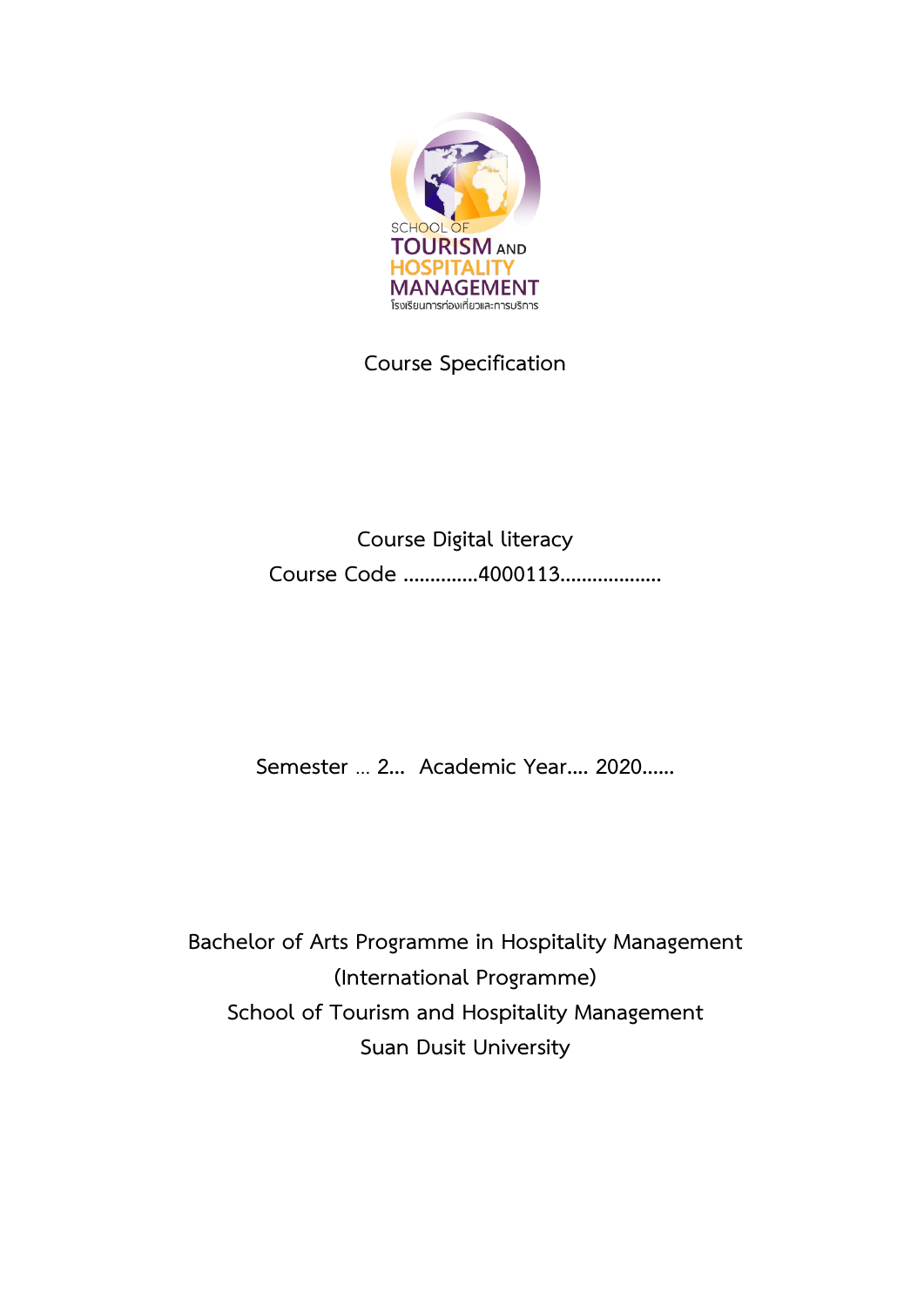# **Content**

|           |                                                 | page |
|-----------|-------------------------------------------------|------|
| Section 1 | General information                             | 3    |
| Section 2 | Aims and Objectives                             | 4    |
| Section 3 | Course Description and Implementation           | 4    |
| Section 4 | Development of Students' Learning Outcomes      | 5    |
| Section 5 | Teaching and Evaluation Plans                   | 8    |
| Section 6 | Teaching Materials and Resources                | 16   |
| Section 7 | Evaluation and Improvement of Course Management | 17   |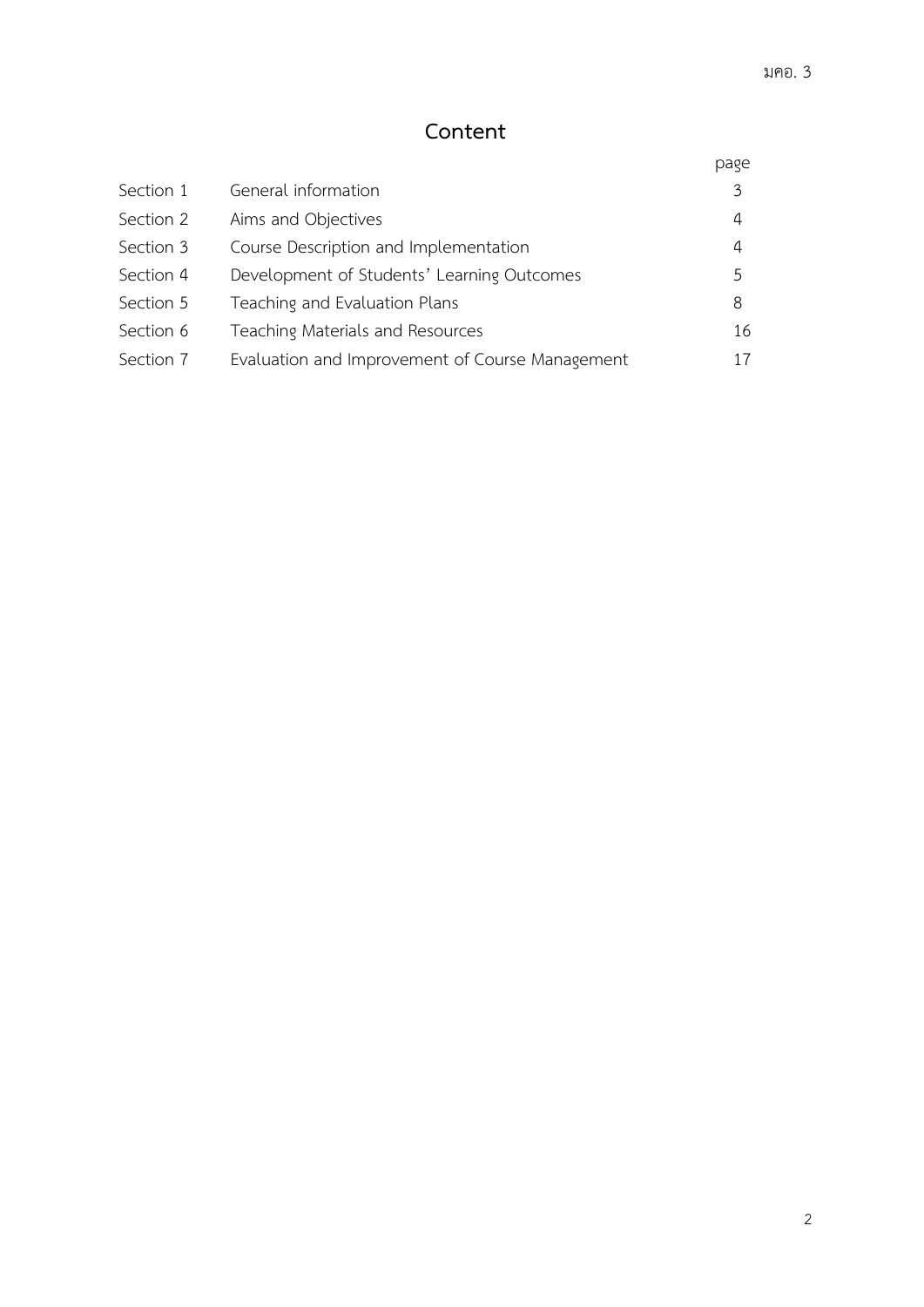# **Course Specification**

| Name of institution       | Suan Dusit University                        |
|---------------------------|----------------------------------------------|
| Campus/faculty/department | School of Tourism and Hospitality Management |

## **Section1 General Information**

### **1. Course code and course title**

4000113 Digital Literacy

## **2. Number of credits**

3(2-2-5 (Lecture‐Lab‐Self‐Study)

## **3. Curriculum and type of subject**

3.1 Type of Subject General Education

#### **4. Responsible faculty members**

**4.1 course coordinator**...... Mr. Kraisak Phikul

**4.2 Instructors**....... Mr. Kraisak Phikul........

#### **5. Semester / year of study**

Semester 2 Academic year 2020 / Student Year 3 Section : Q1

### **6. Pre-requisite (if any)**

None

### **7. Co-requisites (if any)**

None

## **8. Venue of study**

Suan Dusit University

## **9. Date of latest revision**

15 November 2020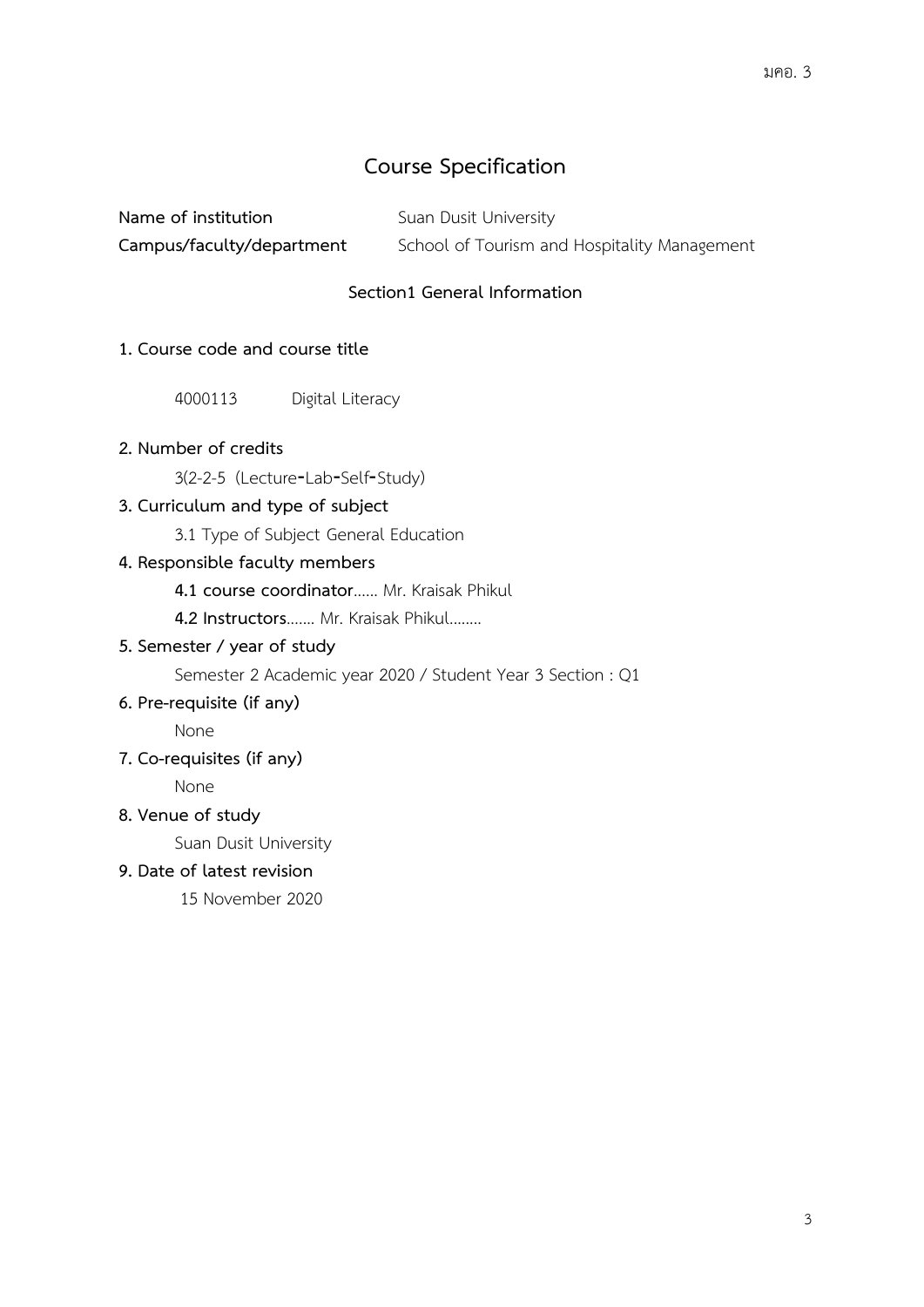## **Section 2 Aims and Objectives**

#### **1. Aims of the Course**

1.1 To be realize, understand the value of using digital creatively

1.2 To be knowledgeable about digital access and digital principles for work and daily life

1.3 Be able to explain the theory of digital access and digital principles for work and daily life

1.4 To enable students to use knowledge and understanding to solve problems in various situations appropriately

1.5 To analyze and apply digital understanding and application appropriately according to the 21st century

## **2. Objectives of Course Development/Modification**

Develop learning management processes based on the concepts of creative intellectual learning that focuses on the active Learning process, allowing students to connect knowledge or create knowledge for themselves with hands-on practice through learning media and applications both in a class, assignment lessons and the evaluation stage

## **Section 3: Course Description and Implementation**

#### **1. Course Description**

Digital literacy concept, rights and responsibilities, digital media access, digital communication, digital security, digital media understanding, digital society practices, digital health and wellness, digital commerce, digital law and future digital technology.

#### **2. Number of Hours per Semester**

| Lecture<br>(Hour) | Additional class<br>(Hour) | Laboratory/field<br>trip/internship<br>(Hour) | Self-study<br>(Hour) |
|-------------------|----------------------------|-----------------------------------------------|----------------------|
| 30 hours          | -                          | 30 hours                                      | 75 hours             |

#### **3. Number of hours that the lecturer provides individual counseling and guidance**

- 3.1 Online consulting
- 3.2 Online advance appointment for consulting
- 3.3 Consulting 1 hour a week.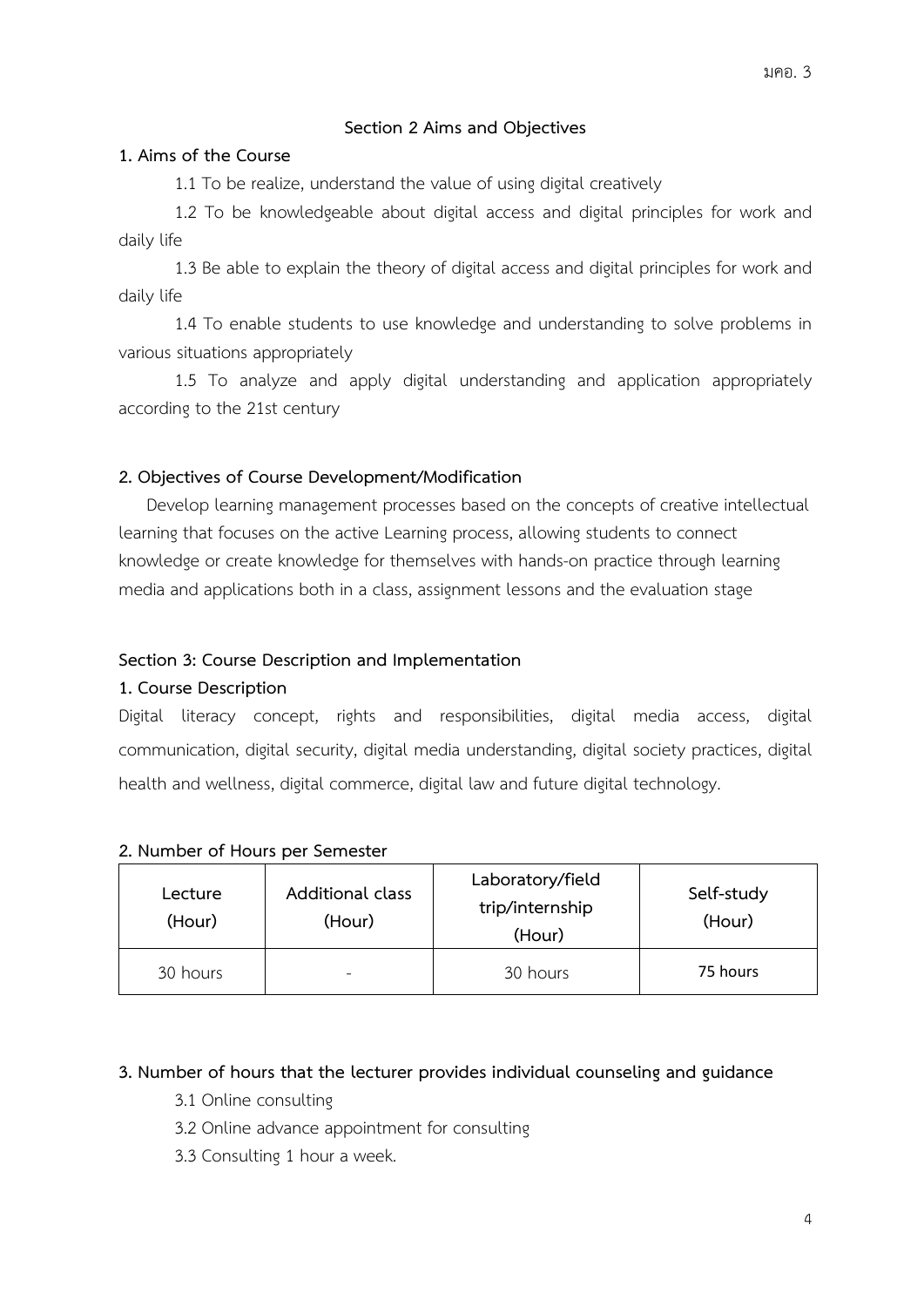# **Section 4 Development of Students' Learning Outcomes**

## **1. Morality and Ethics**

## **1.1 Expected outcome on morality and ethics**

**1.1 Learning Outcome of Morality and Ethics**

 1.1.1 There is Thai values in term of morality, ethics, patriot, honesty, discipline, good ideology, gratefulness, respect and preserve Thai culture

**1.1.2 Public consciousness such as dedication, public concern, cooperation**

## **1.2 Teaching Strategies of Learning Development in Morals and Ethics**

1.2.1 To Insert those learning outcome of morality and ethics throughout the course with problem based learning and case study. Besides, the teaching methods.

1.2.2 Focus group activity to enhance this learning outcome.

1.2.3 Lecturer has to be the good example of being moral and ethical

1.2.4 Add the content of morality, ethics, service mind, and responsibility throughout the course.

## **1.3 Evaluation Strategies for Learning Outcome of Morals and Ethics**

1.3.1 To apply Rubrics scoring criteria to measure according to actual conditions 1.3.2 Students' disciplines such as punctuality of class and assignment, participation in class and behavior observation

1.3.3 Students 'responsibilities on assigned tasks

1.3.4 Student's mindset and behavioral change in a better way

## **2. Knowledge development**

## **2.1 Expected outcome on Knowledge and skills development**

**O** 2.1.1 To have worldwide knowledge to be a complete human being

- 2.1.2 To have knowledge, understanding and digital using to integrate knowledge in other related sciences
- 2.1.3 To apply knowledge Understanding and digital using to bring into daily life.

## **2.2 Teaching Strategies for Learning Development of Knowledge**

2.2.1 Encourage students to gain knowledge and understanding by themselves with the emphasis on active learning with student center, class discussion, focus group, self-study through internet and Medias

2.2.2 Use the case study for explanation and demonstration through Medias

2.2.3 Individual and group assignment and project based learning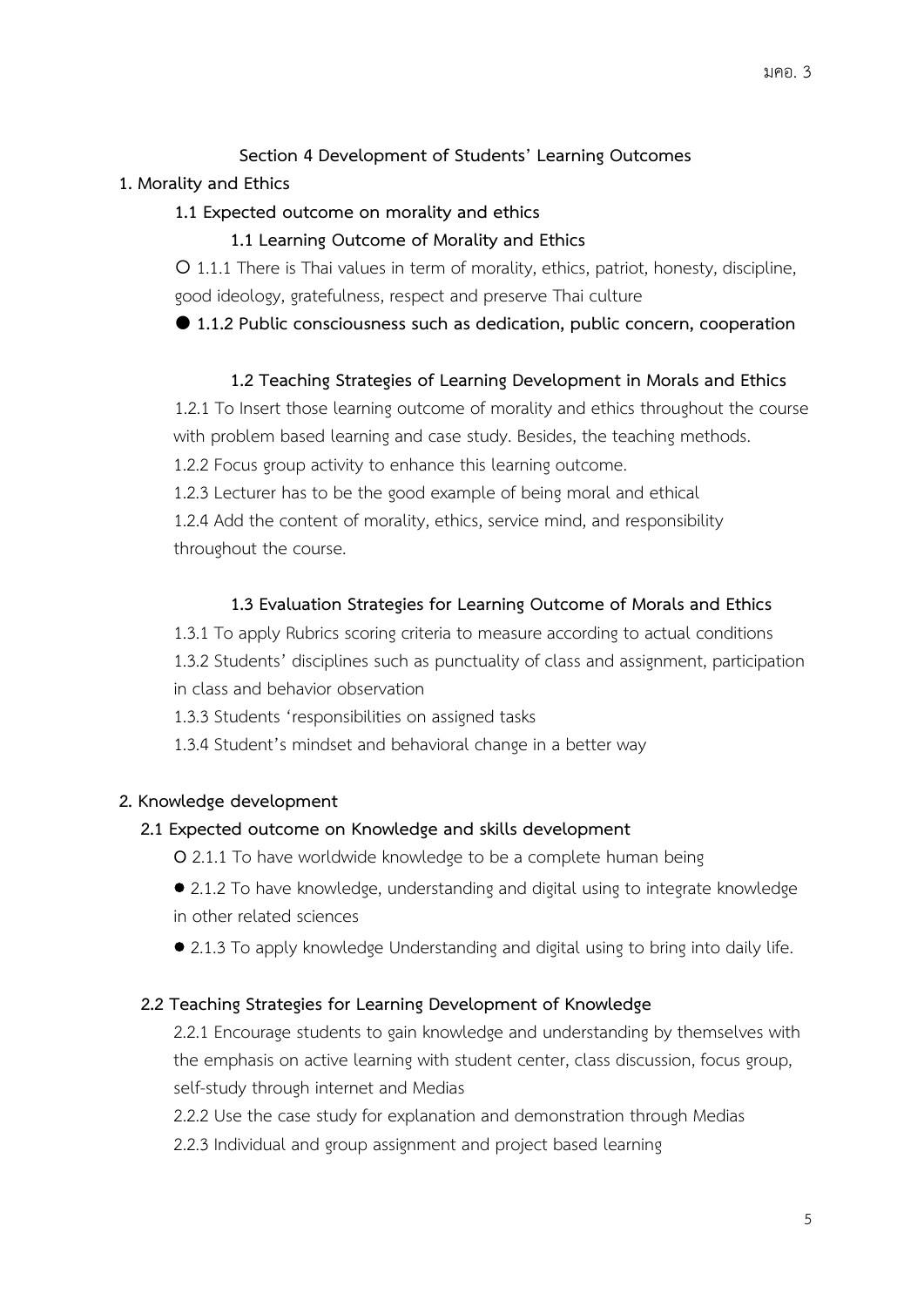#### มคอ. 3

## **2.3 Evaluation Strategies for Learning Outcome of Knowledge**

- 2.3.1 Pre-Test and Post-test
- 2.3.2 Class Discussion
- 2.3.3 Quiz
- 2.3.4 Practice
- 2.3.5 Achievement of project
- 2.3.6 In class presentation
- 2.3.7 Final Examination

#### **3. Intellectual Knowledge Innovation**

#### **3.1 Expected outcome on Intellectual Knowledge Innovation**

**O 3.1.1** To be able to seek for lifelong learning in order to develop themselves continuously

• **3.1.2** Design learning activities by instructors to analyze digital using appropriately

• **3.1.3** Understanding and digital using properly according to the 21st century learning guidelines

## **3.2 Teaching methods**

**3.2.1** Continuously build up the questions in class

**3.2.2** Active learning, group discussion, focus group

**3.2.3** Project based learning with use of skills of searching, analysis, and evaluation.

Besides, this project need to use problem based learning, case study, focus group and group discussion

**3.2.4** To suggest informational sources and methods to choose the reliable ones to be used in the project and self-study such as documents, organization, printed media, electronic media

#### **3.3 Evaluation methods**

**3.3.1** Evaluation of the actual situation during the activities that promote intellectual skills

**3.3.2** Evaluation of work pieces in various forms, including the project report assigned

**3.3.3** Question-Answer during the class

**3.3.4** Mid-term and final examination

#### **4. Interpersonal Skills and Responsibility**

#### **4.1 Expected outcome on Interpersonal Skills and Responsibility**

• **4.1.1** Awareness of rights their roles and duties as well as understanding, appreciating and respecting the rights of others

**O 4.1.2** Valuable citizenship and responsible for Thai society and the world society.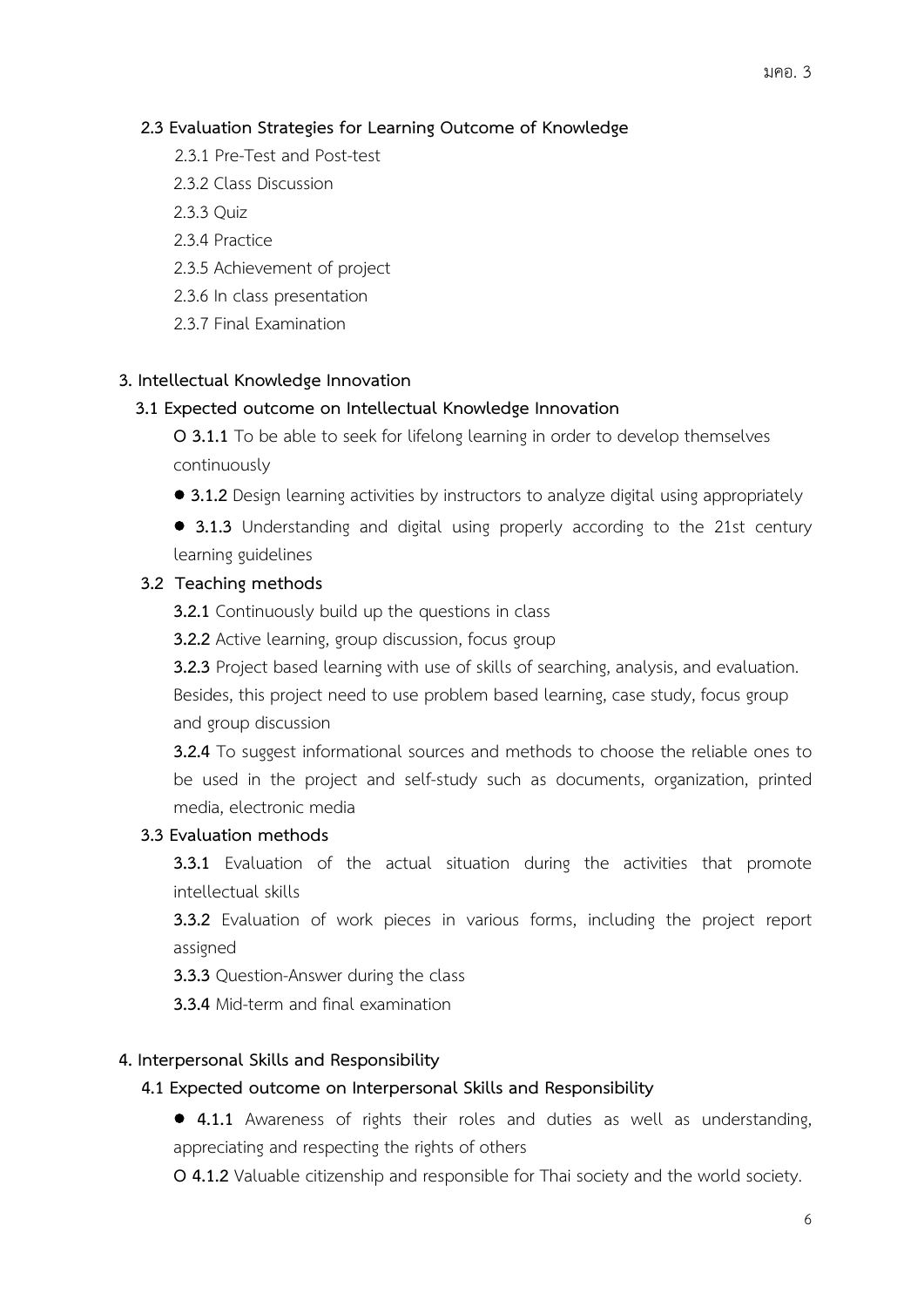• **4.1.3** Having skills in coordinating cooperation in team work Leadership and good followers have good human relations. Have skills in solving social problems such as perceiving problems Understanding the problem sorting priority of problems and seek solutions to peaceful problems

#### **4.2 Teaching methods**

**4.2.1** Design learning activities by instructors to analyze learning behavior and results Learning skills, interpersonal relationships and responsibilities to cover according to the distribution map

Responsibilities, standards, learning outcomes and design for learning activities with learning activities such as organizing participatory teaching activities to create mutual cooperation and responsibility

**4.2.2** Teaching and learning management that focuses on group activities in case studies, discussion of teaching by problem solving

**4.2.3** Manage teaching by assigning work as a group and use the group work process with sacrifice

#### **4.3 Evaluation methods**

**4.3.1** Evaluation of participation in group activities and team work

**4.3.2** Observation of behavior, expression, sacrifice and volunteer spirit during participation in group activities

**4.3.3** Evaluation of the success of the assigned project that shows the determination Divide roles, responsibilities, volunteerism, sacrifice and mutual support.

#### **5. Numerical Analysis and Information Technology Skills**

#### **5.1 Expected outcome on Numerical Analysis and Information Technology Skills**

- **5.1.1** To have knowledge in using media and information knowingly
- **O 5.1.2** To have skills in calculating Numerical and logical analysis
- **5.1.3** To have skills in using computers and various technology media in work

#### **5.2 Teaching methods**

**5.2.1** Design learning activities by instructors to analyze learning behavior and results Learn about numerical analysis skills, communication and use of technology to cover maps, distribution of responsibilities, standards, learning outcomes and design of learning activities with learning activities, such as organizing teaching and learning activities to recognize various situation analysis From case studies and examples from various information and media Organize learning activities through online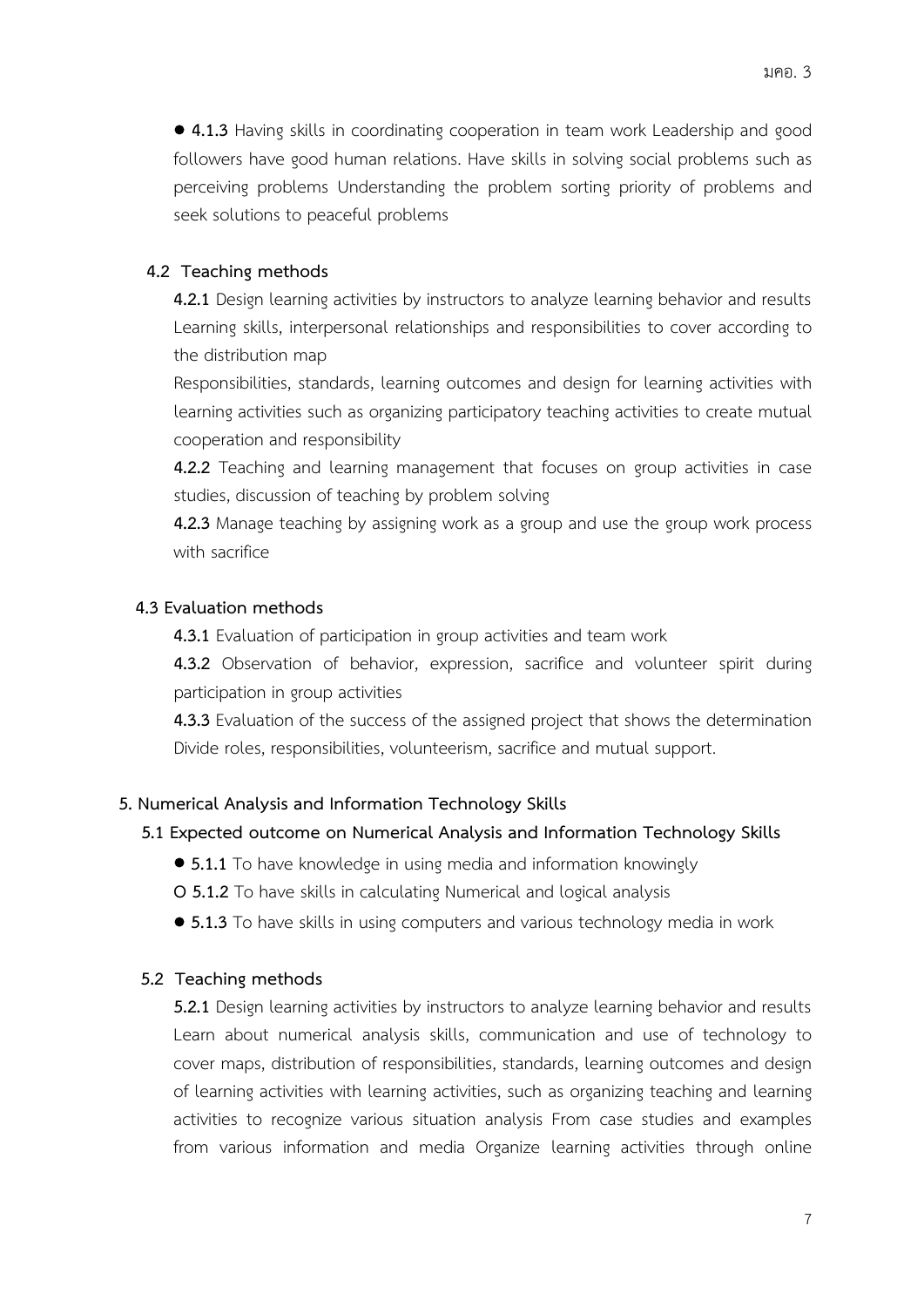media in order to have computer application and various technology media. In reporting or project assignment

**5.2.2** Manage teaching that emphasizes logical thinking based on reason and effect **5.2.3** Focus on using technology in a variety of ways to organize learning activities such as creating communication channels between instructors and learners through online media using e-Learning in the Flipped classroom where students can learn and review lessons. Study and research on their own both before and after lessons that need to be attended by the instructor

**5.2.4** Promoting the application of numerical analysis Logical thinking Reasonableness based on facts Data analysis Speaking and writing communication for reporting various contents according to the requirements in the course by using information technology in the preparation of reports or projects that study

## **5.3 Evaluation methods**

**1. Teaching plan**

**5.3.1** To use question-answer related knowledge during learning management.

**5.3.2** Class assignment

**5.3.3** Evaluate from assigned projects or work pieces assigned to use knowledge and skills in using various technology media. Engage in the creation of works and communications throughout the presentation with various types of technology media appropriately.

| Week         | <b>Topic</b>         | Hour           | Teaching & Learning Activities,<br>Instructional Media (if any) | Evaluation      |
|--------------|----------------------|----------------|-----------------------------------------------------------------|-----------------|
| $\mathbf{1}$ | Module 1:            | $\overline{4}$ | Teaching & Learning Activities                                  | 1. Online class |
|              | Orientation          |                | 1. Introduction Purpose of Teaching and                         | 2.Group         |
|              | 1.1 subject          |                | Evaluation                                                      | discussion      |
|              | objective            |                | 2. Describe and discuss students' issues                        | 3. Behavioral   |
|              | 1.2 evaluation       |                | related to the subject.                                         | observation     |
|              | plan                 |                | 3. Assign students to create a Mind Map.                        | 4.Class         |
|              |                      |                |                                                                 | participation   |
|              | 2. Digital literacy  |                | Instructional Media:                                            |                 |
|              | theory               |                | 1. Suan Dusit website                                           | Note: This      |
|              | 2.1 understand of    |                | 2. WBSC                                                         | section can be  |
|              | digital using        |                | 3. Power point                                                  | designed as     |
|              | 2.2 Digital literacy |                | 4. Computer                                                     | online class    |

## **Section 5 Teaching and Evaluation Plans**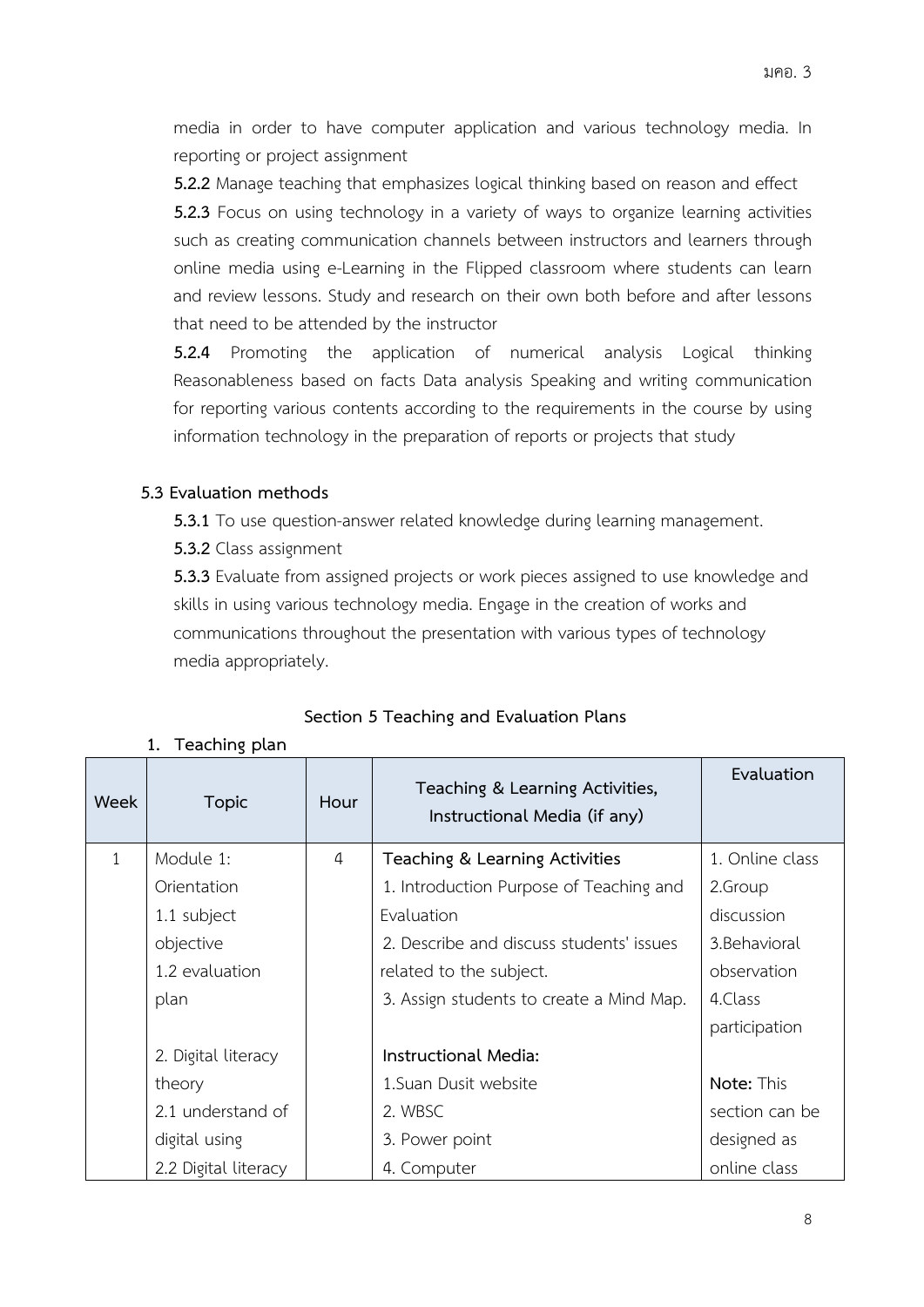| Week           | <b>Topic</b>                                                                                                                                                                                                                                                                                                                                                                                                                                          | Hour           | Teaching & Learning Activities,<br>Instructional Media (if any)                                                                                                                                                                                                      | Evaluation                                                                                          |
|----------------|-------------------------------------------------------------------------------------------------------------------------------------------------------------------------------------------------------------------------------------------------------------------------------------------------------------------------------------------------------------------------------------------------------------------------------------------------------|----------------|----------------------------------------------------------------------------------------------------------------------------------------------------------------------------------------------------------------------------------------------------------------------|-----------------------------------------------------------------------------------------------------|
| $\overline{2}$ | framework<br>2.3 Benefits of<br>understanding<br>skills<br>And using digital<br>Module 2: Digital<br>understanding<br>What is digital<br>media?<br>2.1 history and<br>meaning of digital<br>media<br>2.2 Composition<br>of digital media<br>2.3 Digital media<br>trend<br>3. Type of digital<br>media<br>4. Digital literacy<br>5. Understanding<br>of information<br>6. Learning skill<br>and innovations<br>7. Presentation<br>tools in digital age | $\overline{4}$ | Teaching and learning activities<br>1. Describe and discuss students' issues<br>related to the subject.<br>2. Assign students to practice analysis<br>from case studies.<br>Instructional Media:<br>1.Suan Dusit website<br>2. WBSC<br>3. Power point<br>4. Computer | 1.Observation<br>2.In class<br>presentation<br>3. The assigned<br>work<br>4. Class<br>participation |
| $\mathfrak{Z}$ | Module 3<br>Digital media<br>assessment<br>1. Digital media<br>channels<br>1.1 Offline<br>1.2 Online                                                                                                                                                                                                                                                                                                                                                  | 4              | Teaching and learning activities<br>1. Describe and discuss students' issues<br>related to the subject.<br>2. Assign students to practice analysis<br>from case studies.<br>3. Group work: Brainstorm and discuss<br>about strong point and weak point of            | 1.Observation<br>2.In class<br>presentation<br>3. The assigned<br>work<br>4. Class<br>participation |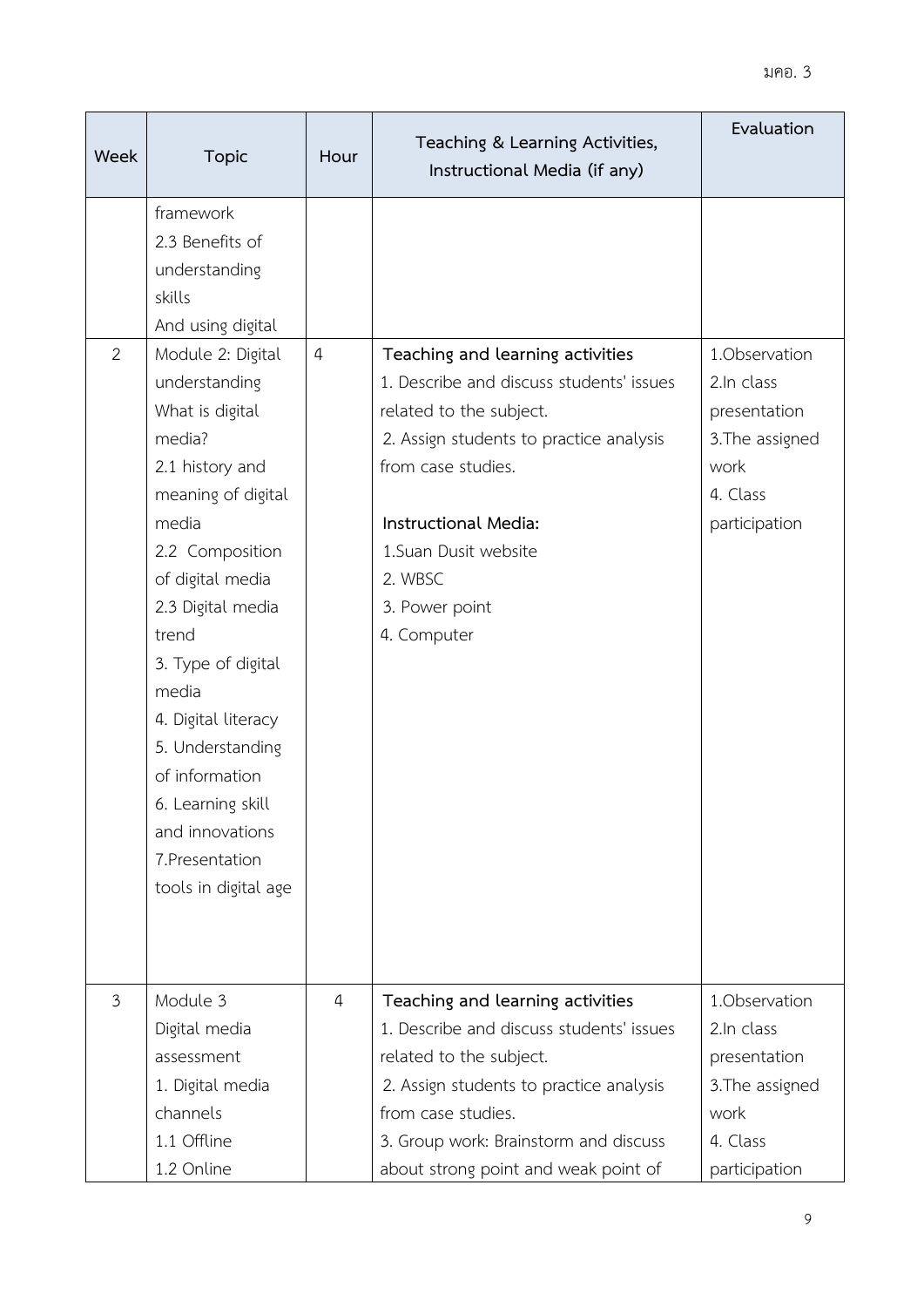| Week           | <b>Topic</b>        | Hour           | Teaching & Learning Activities,<br>Instructional Media (if any) | Evaluation      |
|----------------|---------------------|----------------|-----------------------------------------------------------------|-----------------|
|                | 2. Internet and     |                | yourself into mind map.                                         |                 |
|                | Digital media       |                | 4. Group work: Brainstorm about student                         | Note: This      |
|                | 2.1 Internet        |                | development activities. Present in class.                       | section can be  |
|                | 2.2 Internet        |                |                                                                 | designed as     |
|                | network             |                | Instructional Media:                                            | online class    |
|                | equipment           |                | 1. Suan Dusit website                                           |                 |
|                | 3. Search engine    |                | 2. WBSC                                                         |                 |
|                | 4. Searching        |                | 3. Power point                                                  |                 |
|                | technique           |                | 4. Computer                                                     |                 |
|                |                     |                |                                                                 |                 |
|                |                     |                |                                                                 |                 |
| $\overline{4}$ | Module 4            | $\overline{4}$ | Teaching and learning activities                                | 1. In class     |
|                | Communications      |                | 1. Describe and discuss students' issues                        | presentation    |
|                | in digital age      |                | related to the subject.                                         | 2. Role play    |
|                | 1. Communication    |                | 2. Assign students to practice analysis                         | 3.Behavior      |
|                | principles          |                | from case studies.                                              | observation     |
|                | 2. Communication    |                | 3. Group work: Brainstorm and discuss                           | 4. Practice     |
|                | types               |                | about strong point and weak point of                            |                 |
|                | 3. Communication    |                | yourself into mind map.                                         |                 |
|                | tools               |                | 4. Group work: Brainstorm about student                         |                 |
|                | 3.1 Hardware        |                | development activities. Present in class.                       |                 |
|                | Computer, tablet,   |                |                                                                 |                 |
|                | mobile              |                | Instructional Media:                                            |                 |
|                | 3.2 Software        |                | 1.Suan Dusit website                                            |                 |
|                | application,        |                | 2. WBSC                                                         |                 |
|                | program             |                | 3. Power point                                                  |                 |
|                | 4. Communication    |                | 4. Computer                                                     |                 |
|                | benefits in digital |                |                                                                 |                 |
|                | age                 |                |                                                                 |                 |
| 5              | Module 5            | $\overline{4}$ | Teaching and learning activities                                | 1.Exercise      |
|                | Digital Social      |                | Teaching and learning activities                                | 2.Assigned work |
|                | media               |                | 1. Describe and discuss students' issues                        |                 |
|                | 1. Impact and       |                | related to the subject.                                         |                 |
|                | protection from     |                | 2. Assign students to practice analysis                         | Note: This      |
|                | social media        |                | from case studies.                                              | section can be  |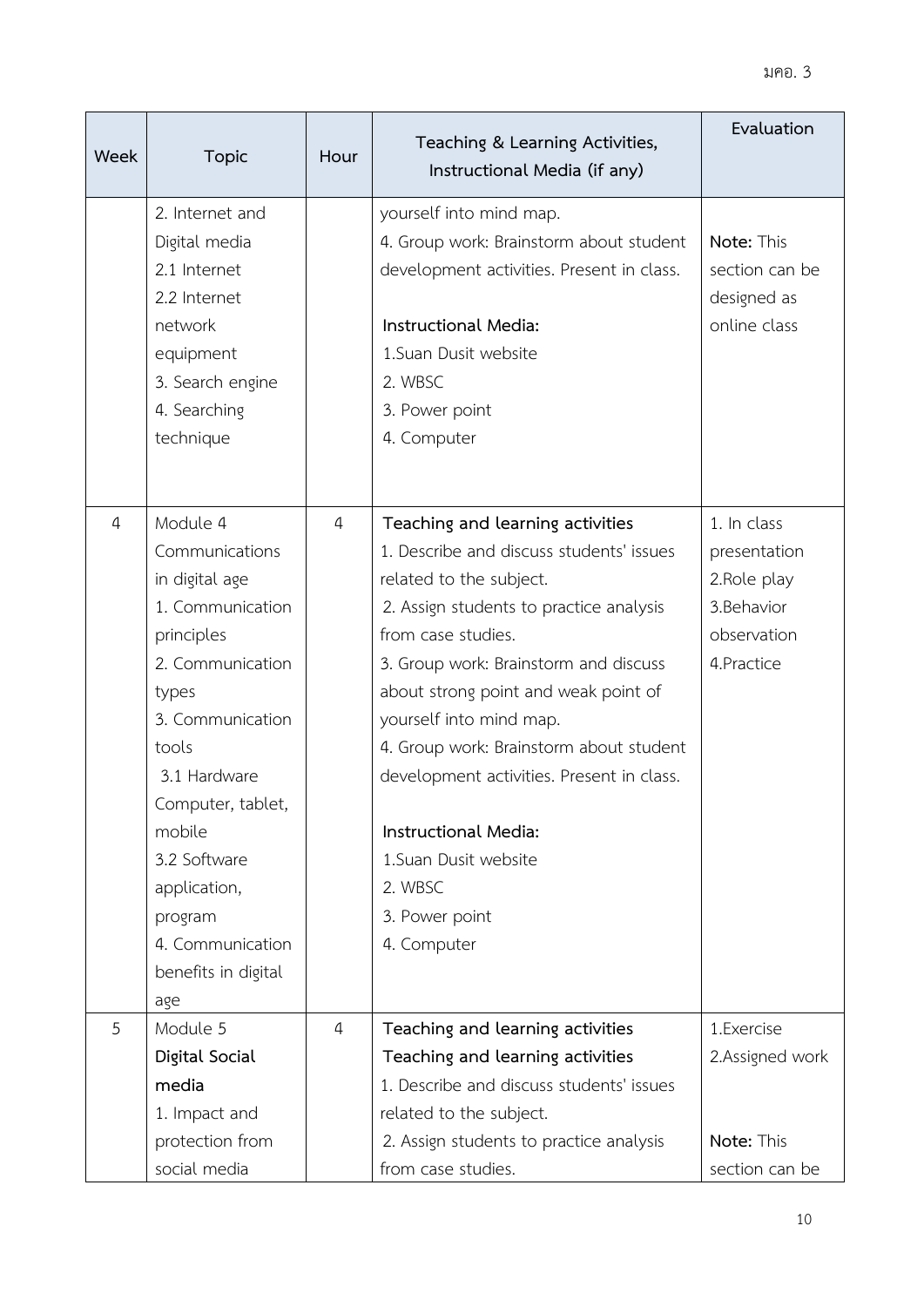| Week           | <b>Topic</b>                          | Hour           | Teaching & Learning Activities,<br>Instructional Media (if any) | Evaluation                  |
|----------------|---------------------------------------|----------------|-----------------------------------------------------------------|-----------------------------|
|                |                                       |                |                                                                 |                             |
|                | 2. Social bullying<br>in social media |                | 3. Group work: Brainstorm and discuss                           | designed as<br>online class |
|                | 3. Guidelines for                     |                | about strong point and weak point of                            |                             |
|                |                                       |                | yourself into mind map.                                         |                             |
|                | online social                         |                | 4. Group work: Brainstorm about student                         |                             |
|                | media disaster                        |                | development activities. Present in class.                       |                             |
|                | 4. Best practices in                  |                |                                                                 |                             |
|                | using online social                   |                | Instructional Media:                                            |                             |
|                | media                                 |                | 1. Suan Dusit website                                           |                             |
|                | 5. Social media                       |                | 2. WBSC                                                         |                             |
|                | bullying case                         |                | 3. Power point                                                  |                             |
|                | study                                 |                | 4. Computer                                                     |                             |
| 6              | Module 6                              | $\overline{4}$ | Teaching and learning activities                                | 1. Behavior                 |
|                | Rights and                            |                | 1. Describe and discuss students' issues                        | observation                 |
|                | responsibilities,                     |                | related to the subject.                                         | 2. Presentation             |
|                | concepts of rights                    |                | 2. Assign students to practice analysis                         |                             |
|                | and liberties, rights                 |                | from case studies.                                              |                             |
|                | on digital media in                   |                | 3. Group work: Brainstorm and discuss                           |                             |
|                | the digital age                       |                | about strong point and weak point of                            |                             |
|                |                                       |                | yourself into mind map.                                         |                             |
|                |                                       |                | 4. Group work: Brainstorm about student                         |                             |
|                |                                       |                | development activities. Present in class.                       |                             |
|                |                                       |                | Instructional Media:                                            |                             |
|                |                                       |                | 1.Suan Dusit website                                            |                             |
|                |                                       |                | 2. WBSC                                                         |                             |
|                |                                       |                | 3. Power point                                                  |                             |
|                |                                       |                | 4. Computer                                                     |                             |
| $\overline{7}$ | Module 7                              | 6              | Teaching and learning activities                                | 1.Discussion                |
|                | Digital security                      |                | Teaching and learning activities                                | 2. In class                 |
|                | 1. meaning of                         |                | 1. Describe and discuss students' issues                        | presentation                |
|                | Digital security                      |                | related to the subject.                                         |                             |
|                | 2. Information                        |                | 2. Assign students to practice analysis                         | Note: This                  |
|                | security                              |                | from case studies.                                              | section can be              |
|                | components                            |                | 3. Group work: Brainstorm and discuss                           | designed as                 |
|                | 3. Information                        |                | about strong point and weak point of                            | online class                |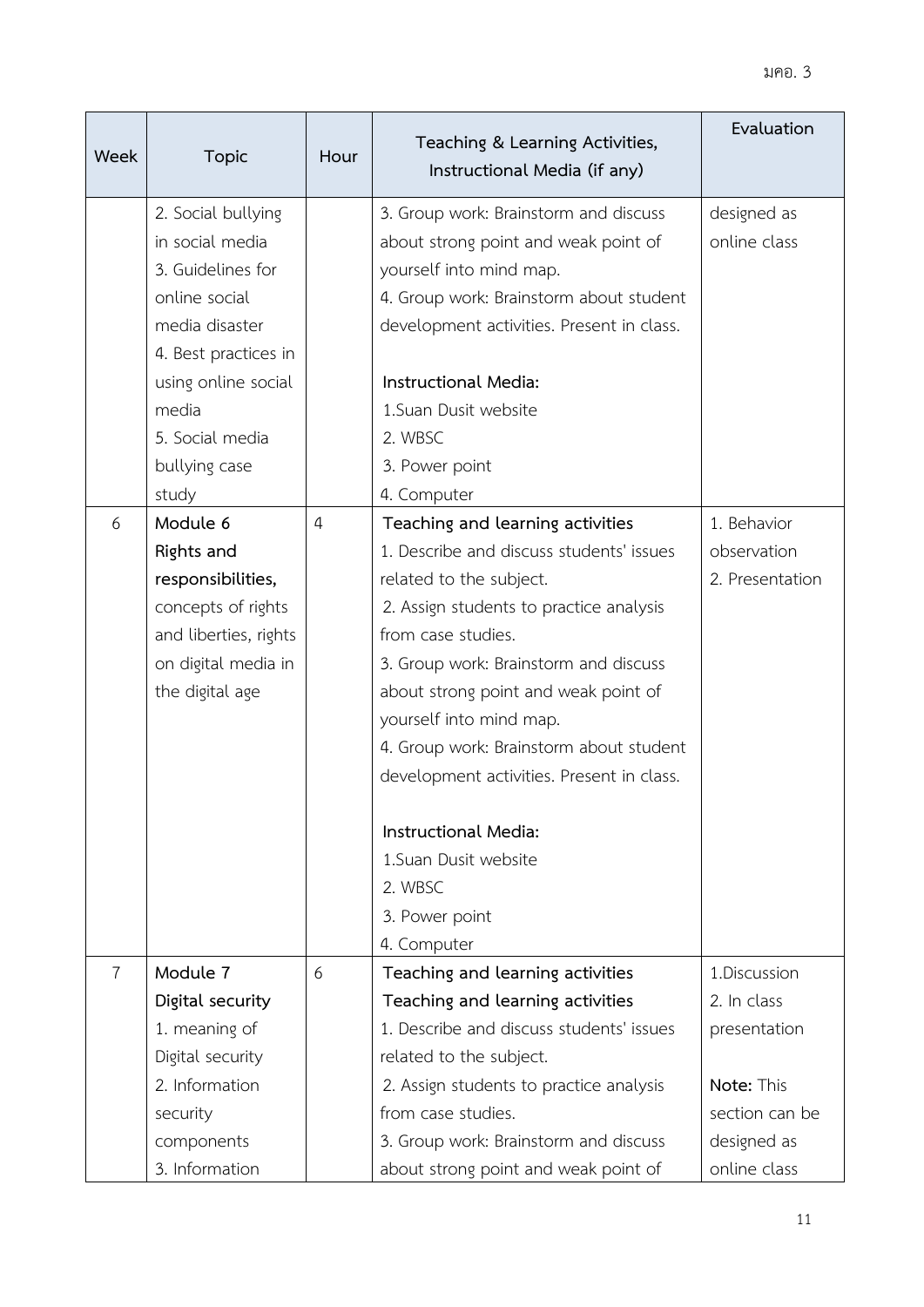| Week | <b>Topic</b>                                                             | Hour | Teaching & Learning Activities,<br>Instructional Media (if any)                                                 | Evaluation      |
|------|--------------------------------------------------------------------------|------|-----------------------------------------------------------------------------------------------------------------|-----------------|
|      | security tools<br>4. Data recovery<br>5. Practice to<br>protect yourself |      | yourself into mind map.<br>4. Group work: Brainstorm about student<br>development activities. Present in class. |                 |
|      | from Threat                                                              |      | Instructional Media:                                                                                            |                 |
|      |                                                                          |      | 1. Suan Dusit website                                                                                           |                 |
|      |                                                                          |      | 2. WBSC                                                                                                         |                 |
|      |                                                                          |      | 3. Power point                                                                                                  |                 |
|      |                                                                          |      | 4. Computer                                                                                                     |                 |
| 8    | Module 8                                                                 | 6    | Teaching and learning activities                                                                                | 1.In class      |
|      | Digital media                                                            |      | 1. Describe and discuss students' issues                                                                        | discussion      |
|      | laws                                                                     |      | related to the subject.                                                                                         | 2.Group         |
|      |                                                                          |      | 2. Assign students to practice analysis                                                                         | discussion      |
|      |                                                                          |      | from case studies.                                                                                              | 3. Behavioral   |
|      |                                                                          |      | 3. Group work: Brainstorm and discuss                                                                           | observation     |
|      |                                                                          |      | about strong point and weak point of                                                                            | 4.Class         |
|      |                                                                          |      | yourself into mind map.                                                                                         | participation   |
|      |                                                                          |      | 4. Group work: Brainstorm about student                                                                         | 5.Assigned VDO  |
|      |                                                                          |      | development activities. Present in class.                                                                       | clip            |
|      |                                                                          |      |                                                                                                                 | 6.Practice      |
|      |                                                                          |      | Instructional Media:                                                                                            |                 |
|      |                                                                          |      | 1. Suan Dusit website                                                                                           |                 |
|      |                                                                          |      | 2. WBSC                                                                                                         |                 |
|      |                                                                          |      | 3. Power point                                                                                                  |                 |
|      |                                                                          |      | 4. Computer                                                                                                     |                 |
| 9    | Module 9                                                                 | 6    | Teaching and learning activities                                                                                | 1.In class      |
|      | Digital commerce                                                         |      | Teaching and learning activities                                                                                | presentation    |
|      | 1. meaning of                                                            |      | 1. Describe and discuss students' issues                                                                        | 2.Group         |
|      | Digital commerce                                                         |      | related to the subject.                                                                                         | discussion      |
|      | 2. Type of Digital                                                       |      | 2. Assign students to practice analysis                                                                         | 3. Behavioral   |
|      | commerce                                                                 |      | from case studies.                                                                                              | observation     |
|      | 3. Commerce                                                              |      | 3. Group work: Brainstorm and discuss                                                                           | 4.Class         |
|      | electronic                                                               |      | about strong point and weak point of                                                                            | participation   |
|      |                                                                          |      | yourself into mind map.                                                                                         | 5. Presentation |
|      |                                                                          |      | 4. Group work: Brainstorm about student                                                                         |                 |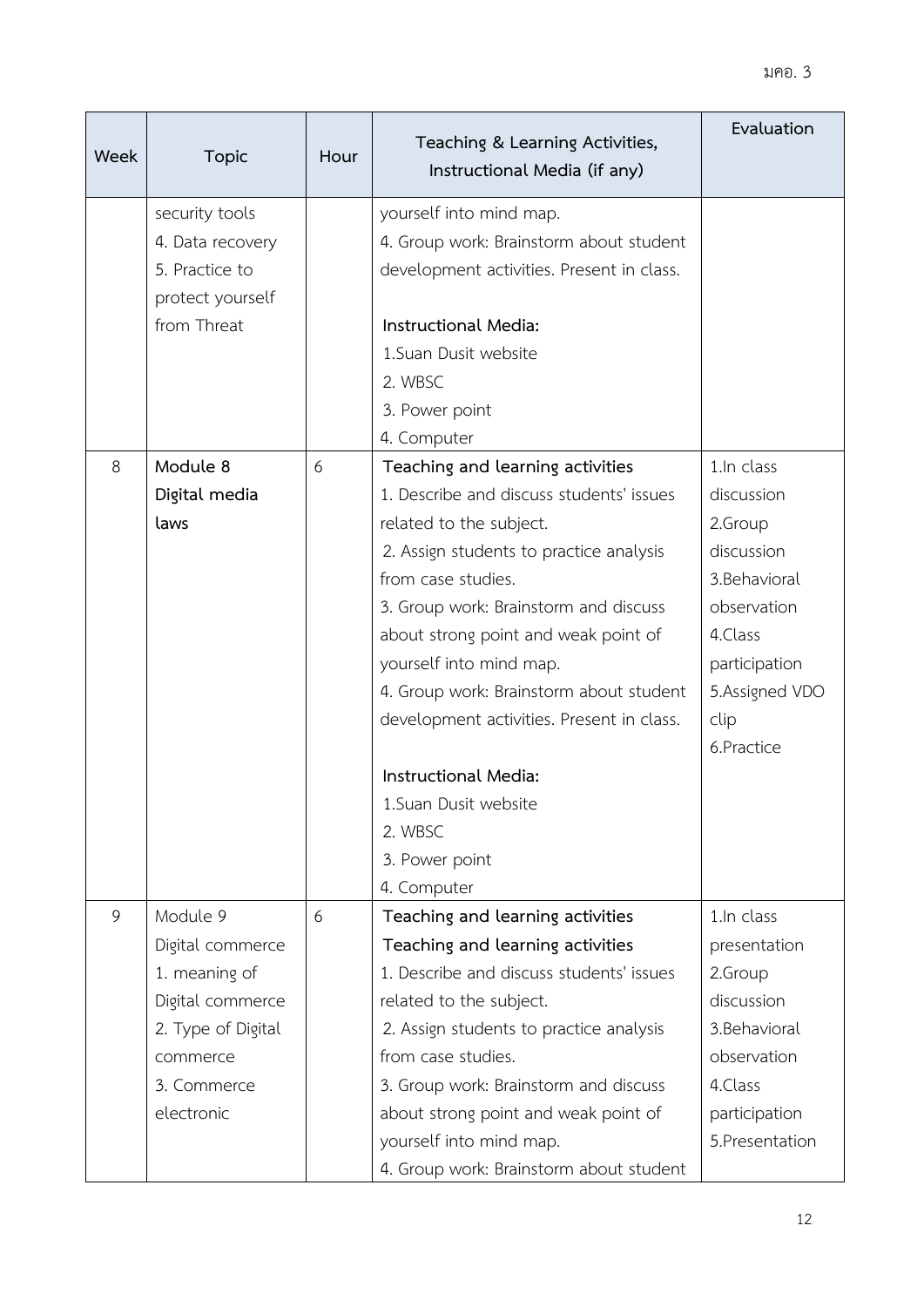| Week | <b>Topic</b>      | Hour           | Teaching & Learning Activities,<br>Instructional Media (if any) | Evaluation         |
|------|-------------------|----------------|-----------------------------------------------------------------|--------------------|
|      |                   |                | development activities. Present in class.                       | Note: This         |
|      |                   |                |                                                                 | section can be     |
|      |                   |                | Instructional Media:                                            | designed as        |
|      |                   |                | 1.Suan Dusit website                                            | online class       |
|      |                   |                | 2. WBSC                                                         |                    |
|      |                   |                | 3. Power point                                                  |                    |
|      |                   |                | 4. Computer                                                     |                    |
|      |                   |                | 5. Personal mobile                                              |                    |
| 10   | Module 10         | 6              | Teaching and learning activities                                | 1. Presentation in |
|      | Good health in    |                | 1. Describe and discuss students' issues                        | class              |
|      | digital age       |                | related to the subject.                                         | 2.Assignd activity |
|      | 1. Health         |                | 2. Assign students to practice analysis                         | 3. Behavior        |
|      | problems arising  |                | from case studies.                                              | observation        |
|      | from Computers    |                | 3. Group work: Brainstorm and discuss                           |                    |
|      | using and         |                | about strong point and weak point of                            |                    |
|      | electronics       |                | yourself into mind map.                                         | Note: This         |
|      | 2. Guidelines for |                | 4. Group work: Brainstorm about student                         | section can be     |
|      | prevention and    |                | development activities. Present in class.                       | designed as        |
|      | mitigation        |                |                                                                 | online class       |
|      | From the          |                | Instructional Media:                                            |                    |
|      | computers using   |                | 1.Suan Dusit website                                            |                    |
|      | and equipment     |                | 2. WBSC                                                         |                    |
|      | electronics       |                | 3. Power point                                                  |                    |
|      |                   |                | 4. Computer                                                     |                    |
| 11   | Module 11         | $\overline{4}$ | Teaching and learning activities                                | 1. Evaluate from   |
|      | Future digital    |                | Teaching and learning activities                                | the project        |
|      | technology        |                | 1. Describe and discuss students' issues                        | 2. Behavioral and  |
|      | 5G                |                | related to the subject.                                         | discussion         |
|      | <b>VR</b>         |                | 2. Assign students to practice analysis                         | observation        |
|      | Chatbot           |                | from case studies.                                              |                    |
|      | Technolog         |                | 3. Group work: Brainstorm and discuss                           |                    |
|      | y trend           |                | about strong point and weak point of                            |                    |
|      |                   |                | yourself into mind map.                                         |                    |
|      |                   |                | 4. Group work: Brainstorm about student                         |                    |
|      |                   |                | development activities. Present in class.                       |                    |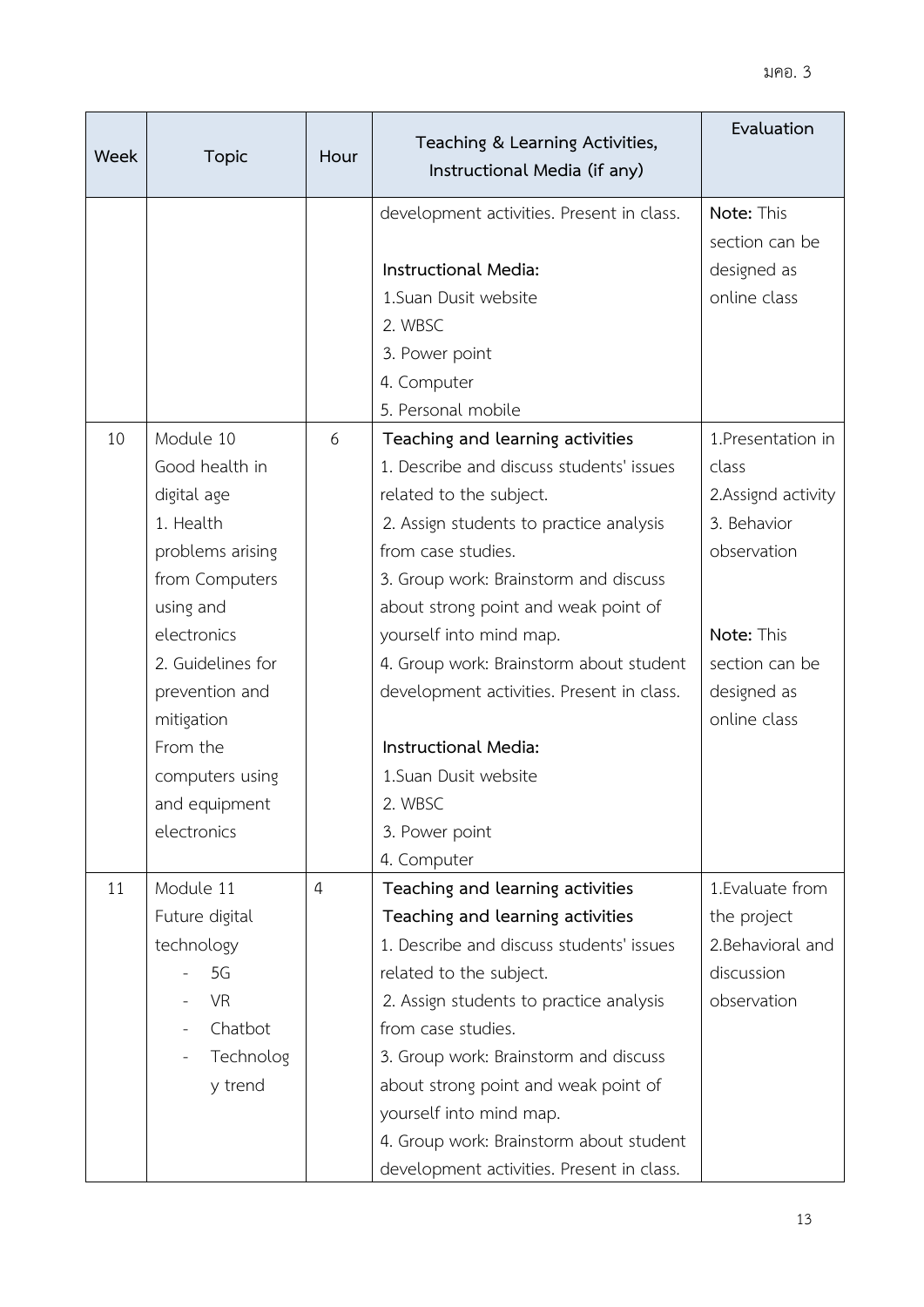| Week | <b>Topic</b>                 | Hour | Teaching & Learning Activities,<br>Instructional Media (if any)                                                                                                                                                                                                                                                                                                                                                                                                                                | Evaluation                                                                                                                                                                     |
|------|------------------------------|------|------------------------------------------------------------------------------------------------------------------------------------------------------------------------------------------------------------------------------------------------------------------------------------------------------------------------------------------------------------------------------------------------------------------------------------------------------------------------------------------------|--------------------------------------------------------------------------------------------------------------------------------------------------------------------------------|
|      |                              |      | Instructional Media:<br>1.Suan Dusit website<br>2. WBSC<br>3. Power point<br>4. Computer                                                                                                                                                                                                                                                                                                                                                                                                       |                                                                                                                                                                                |
| 12   | Module 12<br>Microsoft word  | 6    | Teaching and learning activities<br>Teaching and learning activities<br>1. Describe and discuss students' issues<br>related to the subject.<br>2. Assign students to practice analysis<br>from case studies.<br>3. Group work: Brainstorm and discuss<br>about strong point and weak point of<br>yourself into mind map.<br>4. Group work: Brainstorm about student<br>development activities. Present in class.<br>Instructional Media:<br>1. Suan Dusit website<br>2. WBSC<br>3. Power point | 1.In class<br>presentation<br>2.Group<br>discussion<br>3. Behavioral<br>observation<br>4.Class<br>participation<br>Note: This<br>section can be<br>designed as<br>online class |
| 13   | Module 13<br>Microsoft excel | 6    | 4. Computer<br>Teaching and learning activities<br>Teaching and learning activities<br>1. Describe and discuss students' issues<br>related to the subject.<br>2. Assign students to practice analysis<br>from case studies.<br>3. Group work: Brainstorm and discuss<br>about strong point and weak point of<br>yourself into mind map.<br>4. Group work: Brainstorm about student<br>development activities. Present in class.                                                                | 1.In class<br>presentation<br>2.Group<br>discussion<br>3.Behavioral<br>observation<br>4.Class<br>participation<br>Note: This<br>section can be<br>designed as                  |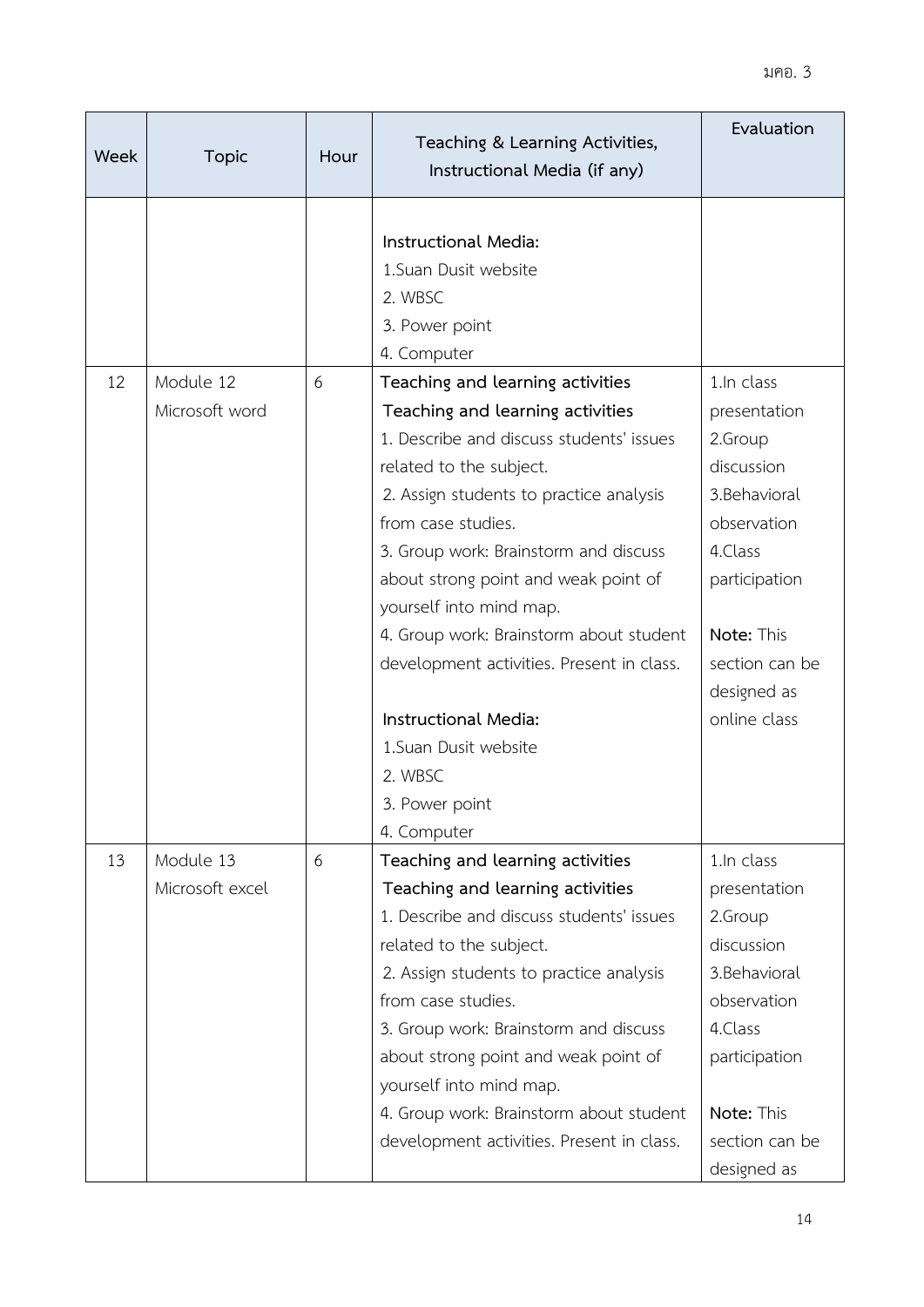| Week | <b>Topic</b>                          | Hour | Teaching & Learning Activities,<br>Instructional Media (if any)                                                                                                                                                                                                                                                                                                                                                                                                   | Evaluation                                                                                                                                                                    |
|------|---------------------------------------|------|-------------------------------------------------------------------------------------------------------------------------------------------------------------------------------------------------------------------------------------------------------------------------------------------------------------------------------------------------------------------------------------------------------------------------------------------------------------------|-------------------------------------------------------------------------------------------------------------------------------------------------------------------------------|
|      |                                       |      | Instructional Media:<br>1. Suan Dusit website<br>2. WBSC<br>3. Power point                                                                                                                                                                                                                                                                                                                                                                                        | online class                                                                                                                                                                  |
|      |                                       |      | 4. Computer                                                                                                                                                                                                                                                                                                                                                                                                                                                       |                                                                                                                                                                               |
| 14   | Module 14<br>Microsoft Power<br>Point | 6    | Teaching and learning activities<br>Teaching and learning activities<br>1. Describe and discuss students' issues<br>related to the subject.<br>2. Assign students to practice analysis<br>from case studies.<br>3. Group work: Brainstorm and discuss<br>about strong point and weak point of<br>yourself into mind map.<br>4. Group work: Brainstorm about student<br>development activities. Present in class.<br>Instructional Media:<br>1. Suan Dusit website | 1.In class<br>presentation<br>2.Group<br>discussion<br>3.Behavioral<br>observation<br>4.Class<br>participation<br>Note: This<br>section can be<br>designed as<br>online class |
|      |                                       |      | 2. WBSC<br>3. Power point                                                                                                                                                                                                                                                                                                                                                                                                                                         |                                                                                                                                                                               |
| 15   | Module 15<br>Using applied data       | 6    | 4. Computer<br>Teaching and learning activities<br>Teaching and learning activities<br>1. Describe and discuss students' issues<br>related to the subject.<br>2. Assign students to practice analysis<br>from case studies.<br>3. Group work: Brainstorm and discuss<br>about strong point and weak point of<br>yourself into mind map.<br>4. Group work: Brainstorm about student<br>development activities. Present in class.<br>Instructional Media:           | 1.In class<br>presentation<br>2.Group<br>discussion<br>3.Behavioral<br>observation<br>4.Class<br>participation<br>Evaluate the<br>assigned project                            |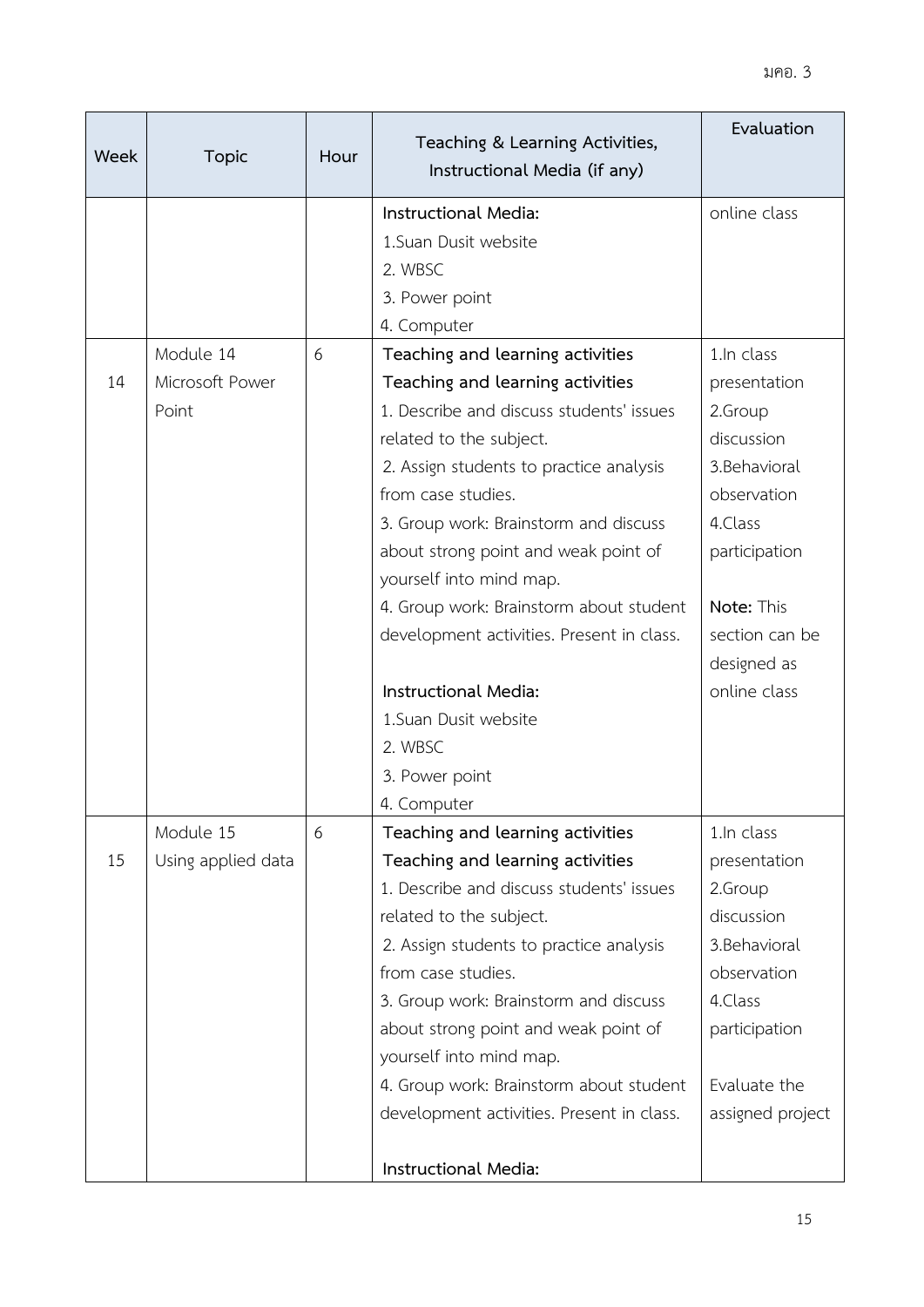| <b>Week</b> | <b>Topic</b> | Hour | Teaching & Learning Activities,<br>Instructional Media (if any) | Evaluation |
|-------------|--------------|------|-----------------------------------------------------------------|------------|
|             |              |      | 1. Suan Dusit website                                           |            |
|             |              |      | 2. WBSC                                                         |            |
|             |              |      | 3. Power point                                                  |            |
|             |              |      | 4. Computer                                                     |            |
|             |              |      | 5. Info graphic                                                 |            |

# **2. Evaluation plan**

| <b>Activities</b> | <b>Expected outcomes</b>    | Methods                   | Week       | Percentage |
|-------------------|-----------------------------|---------------------------|------------|------------|
| 1                 | 1.1.1, 1.1.3, 2.1.1, 2.1.4, | 1. Behavior, disciplines, | $1 - 15$   | 10         |
|                   | 2.1.5, 3.1.1, 3.1.3, 3.1.5, | responsibility, class     |            |            |
|                   | 4.1.1, 4.1.2, 4.1.3, 5.1.1, | participation             |            |            |
|                   | 5.1.3, 5.1.4                |                           |            |            |
| $\overline{2}$    | 2.1.4, 2.1.5, 3.1.3, 3.1.5  | 1. Behavior, disciplines, | $1 - 15$   | 30         |
|                   |                             | responsibility, class     |            |            |
|                   |                             | participation             |            |            |
|                   |                             | 2.Knowledge, skill,       |            |            |
|                   |                             | integration,              |            |            |
|                   |                             | informational search      |            |            |
|                   |                             | skill and                 |            |            |
|                   |                             | implementation            |            |            |
|                   |                             | 3. Project presentation   |            |            |
|                   |                             | and effectiveness         |            |            |
| $\mathfrak{Z}$    | 1.1.2, 2.1.2, 2.1.3, 3.1.2, | Midterm Examination       | 8          | 20         |
|                   | 3.1.3, 4.1.1, 4.1.3, 5.1.1, |                           |            |            |
|                   | 5.1.3                       |                           |            |            |
| $\overline{4}$    | 1.1.2, 2.1.2, 2.1.3, 3.1.2, | Final Examination         | After week | 30         |
|                   | 3.1.3, 4.1.1, 4.1.3, 5.1.1, |                           | 15         |            |
|                   | 5.1.3                       |                           |            |            |
| 5                 | 2.1.3, 3.1.1                | English Discovery         | All        | 10         |

# **Evaluation**

- Attendance and Participation 10 %
- Activities & Assignments 20 %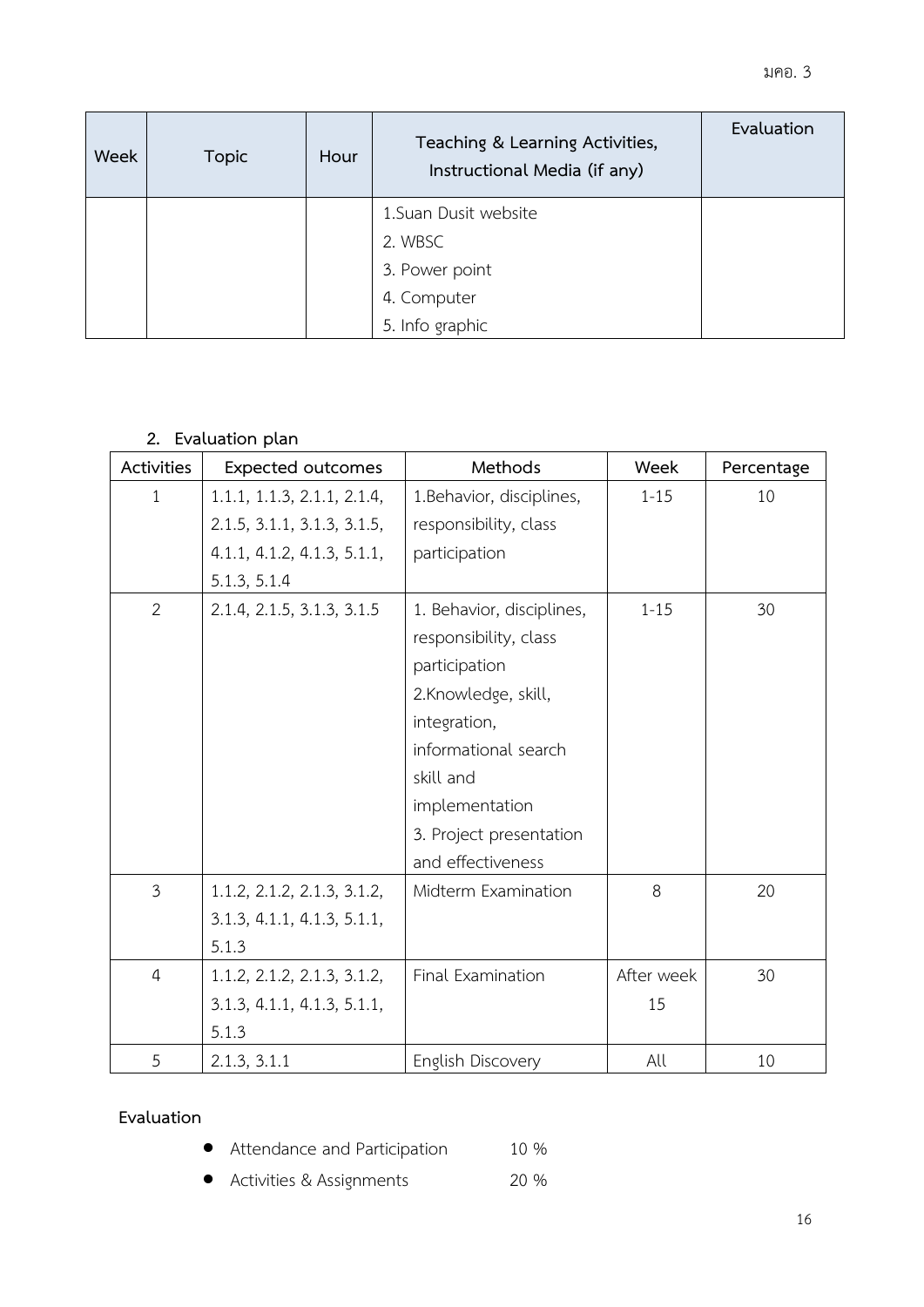|                                      | <b>Total</b> 100 % |
|--------------------------------------|--------------------|
| • English Discovery                  | $10\%$             |
| • Final Examination                  | 30%                |
| • Mid-Term Examination               | 20%                |
| • Participation of Practical Classes | 10 %               |

## **Section 6 Teaching Materials and Resources**

## **1. Texts and main documents**

Library Study Mart. (2017). **Digital Literacy.** Retrieved May 15,2019. Available from: https://www.westernsydney.edu.au/\_\_data/assets/pdf\_file/0009/1105398/eBook\_- \_Digital\_literacy.pdf.

## **2. Documents and important information**

| 1 | - Digital Literacy Thailand. (2560). หลักสูตรการเข้าใจดิจิทัล.สืบค้นเมื่อ2560, ธันวาคม 62, เข้าถึงได้ |  |
|---|-------------------------------------------------------------------------------------------------------|--|
|   | จาก: http://dlthailand.org/dl-curriculum/curriculum/.                                                 |  |
| 2 | Mike Ribble. (2015). Digital Citizenship in Schools. International Society for Technology             |  |
|   | in Education.                                                                                         |  |

## **3. Documents and recommended information**

| 1              | American Library Association. (2012). Digital Literacy, Libraries, and Public Policy.<br>Retrieved2017, January4. Available from: http://www.districtdispatch.org/wp- |  |
|----------------|-----------------------------------------------------------------------------------------------------------------------------------------------------------------------|--|
|                | content/uploads/ OITP digilitreport 1 22 13.pdf.                                                                                                                      |  |
| $\overline{2}$ | Innovation and Business Skills Australia.(2013). Digital Literacy and e-skills: Participationin                                                                       |  |
|                | the digital economy. Retrieved2017, January4. Available                                                                                                               |  |
|                | from:https://www.ibsa.org.au/.sites/default/files/media/Digital%                                                                                                      |  |
|                | 20Literacy%20and%20eskills%20Executive%20Summary 0.pdf.                                                                                                               |  |
|                |                                                                                                                                                                       |  |
| 3              | Karpati, A. (2011). Digital Literacy in Education. Retrieved2017, January4. Available from:                                                                           |  |
|                | http://iite. unesco.org/pics/publications/en/ files/3214688.pdf.                                                                                                      |  |
|                |                                                                                                                                                                       |  |
| $\overline{4}$ | Ministry of Education, Office of the Basic Education Commission. (2010). Digital Literacy                                                                             |  |
|                | World-class Standard School. (In Thai). Bangkok: Agricultural Cooperatives Community of                                                                               |  |
|                | Thailand.                                                                                                                                                             |  |
|                |                                                                                                                                                                       |  |